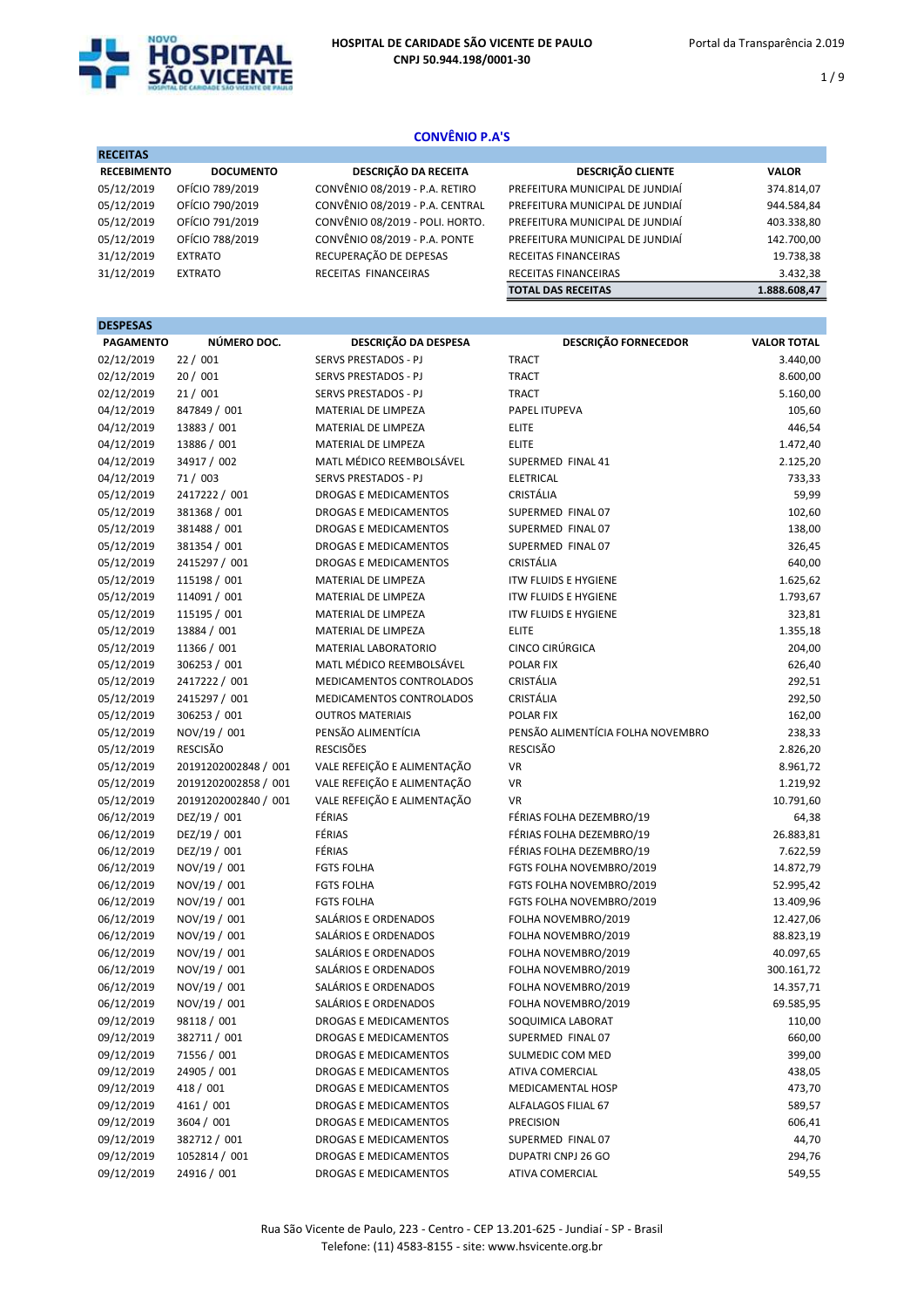

| 09/12/2019 | 99242 / 001    | DROGAS E MEDICAMENTOS    | ANBIOTON IMPORTADO          | 870,00    |
|------------|----------------|--------------------------|-----------------------------|-----------|
| 09/12/2019 | 432 / 001      | DROGAS E MEDICAMENTOS    | MEDICAMENTAL HOSP           | 1.268,14  |
| 09/12/2019 | 21210003 / 001 | LOCAÇÃO DE DIVERSOS      | <b>GETTI LOC ALUGUEL DE</b> | 300,00    |
| 09/12/2019 | 4161 / 001     | MEDICAMENTOS CONTROLADOS | ALFALAGOS FILIAL 67         | 9,82      |
| 09/12/2019 | 71556 / 001    | MEDICAMENTOS CONTROLADOS | SULMEDIC COM MED            | 604,80    |
| 09/12/2019 | 432 / 001      | MEDICAMENTOS CONTROLADOS | MEDICAMENTAL HOSP           | 71,40     |
| 09/12/2019 | 5313 / 002     | <b>OUTROS MATERIAIS</b>  | AMBIARTE                    | 1.750,00  |
| 09/12/2019 | 45 / 001       | SERVS MÉDICOS COMPL - PJ | LUCAS OLIVEIRA              | 492,71    |
| 09/12/2019 | 103 / 001      | SERVS MÉDICOS COMPL - PJ | NASCIMENTO E GOMES          | 500,59    |
| 09/12/2019 | 34 / 001       | SERVS MÉDICOS COMPL - PJ | AMN SERVIÇOS                | 500,59    |
| 09/12/2019 | 14/001         | SERVS MÉDICOS COMPL - PJ | JR MAIA SERVIÇOS MED        | 525,00    |
| 09/12/2019 | 373 / 001      | SERVS MÉDICOS COMPL - PJ | <b>OTOTORAX</b>             | 985,43    |
| 09/12/2019 | 13 / 001       | SERVS MÉDICOS COMPL - PJ | S R P S CLÍNICA LTDA        | 1.050,00  |
| 09/12/2019 | 142 / 001      | SERVS MÉDICOS COMPL - PJ | <b>VEGA</b>                 | 1.970,85  |
| 09/12/2019 | 48 / 001       | SERVS MÉDICOS COMPL - PJ | <b>STELLA BINNA</b>         | 2.100,00  |
| 09/12/2019 | 192 / 001      | SERVS MÉDICOS COMPL - PJ | <b>MEDCENTER</b>            | 2.463,56  |
| 09/12/2019 | 50/001         | SERVS MÉDICOS COMPL - PJ | ABRMA CLINICA               | 2.463,56  |
| 09/12/2019 | 79 / 001       | SERVS MÉDICOS COMPL - PJ | LUCIANA VITTURI             | 2.956,27  |
| 09/12/2019 | 262 / 001      | SERVS MÉDICOS COMPL - PJ | CABRAL VIEIRIA              | 3.941,70  |
| 09/12/2019 | 67 / 001       | SERVS MÉDICOS COMPL - PJ | VIEIRA KUMAMOTO             | 4.927,12  |
| 09/12/2019 | 64 / 001       | SERVS MÉDICOS COMPL - PJ | E M FUJI                    | 8.868,82  |
| 09/12/2019 | 96 / 001       | SERVS MÉDICOS COMPL - PJ | <b>FARIA GOMES</b>          | 9.854,25  |
| 09/12/2019 | 166 / 001      | SERVS MÉDICOS COMPL - PJ | C E J SERVÇOS MÉDICOS       | 15.766,80 |
| 09/12/2019 | 56 / 001       | SERVS MÉDICOS COMPL - PJ | EDNA COSTA PEREIRA          | 550,00    |
| 09/12/2019 | 46 / 001       | SERVS MÉDICOS COMPL - PJ | LUCAS OLIVEIRA              | 610,02    |
| 09/12/2019 | 103 / 001      | SERVS MÉDICOS COMPL - PJ | MARCELA SCHWARZ             | 650,00    |
| 09/12/2019 | 115 / 001      | SERVS MÉDICOS COMPL - PJ | RF JUNDIAÍ                  | 1.032,35  |
| 09/12/2019 | 58 / 001       | SERVS MÉDICOS COMPL - PJ | <b>MED IN SERVICE</b>       | 1.220,05  |
| 09/12/2019 | 37 / 001       | SERVS MÉDICOS COMPL - PJ | PAULO EDUARDO               | 1.300,00  |
| 09/12/2019 | 36/001         | SERVS MÉDICOS COMPL - PJ | <b>MATEUS SILVA</b>         | 1.300,00  |
| 09/12/2019 | 26/001         | SERVS MÉDICOS COMPL - PJ | MEDPRO S MÉDICOS            | 1.799,84  |
| 09/12/2019 | 13 / 001       | SERVS MÉDICOS COMPL - PJ | CAIO BRAMBILLA ME           | 1.830,08  |
| 09/12/2019 | 9/001          | SERVS MÉDICOS COMPL - PJ | PRISCILA DE CAMPOS          | 1.950,00  |
| 09/12/2019 | 106 / 001      | SERVS MÉDICOS COMPL - PJ | FERREIRA DA SILVA           | 2.064,70  |
| 09/12/2019 | 75 / 001       | SERVS MÉDICOS COMPL - PJ | <b>GUERRA E HUNGRIA</b>     | 2.158,55  |
| 09/12/2019 | 102 / 001      | SERVS MÉDICOS COMPL - PJ | <b>GALVES</b>               | 2.158,55  |
| 09/12/2019 | 263 / 001      | SERVS MÉDICOS COMPL - PJ | CABRAL VIEIRIA              | 2.440,10  |
| 09/12/2019 | 78 / 001       | SERVS MÉDICOS COMPL - PJ | <b>LUCIANA VITTURI</b>      | 2.580,87  |
| 09/12/2019 | 24/001         | SERVS MÉDICOS COMPL - PJ | ARAUJO E ZUMPANO LTD        | 2.600,00  |
| 09/12/2019 | 104/001        | SERVS MÉDICOS COMPL - PJ | MARCELA SCHWARZ             | 2.600,00  |
| 09/12/2019 | 45 / 001       | SERVS MÉDICOS COMPL - PJ | M I SERVIÇOS LTDA           | 2.600,00  |
| 09/12/2019 | 38 / 001       | SERVS MÉDICOS COMPL - PJ | CODREANSCHI BERTOCHE        | 3.250,00  |
| 09/12/2019 | 12 / 001       | SERVS MÉDICOS COMPL - PJ | S R P S CLÍNICA LTDA        | 3.300,00  |
| 09/12/2019 | 122 / 001      | SERVS MÉDICOS COMPL - PJ | QUIET METODO DIAG.          | 3.660,15  |
| 09/12/2019 | 10/001         | SERVS MÉDICOS COMPL - PJ | <b>BRASIL PALMEIRAS SS</b>  | 3.660,15  |
| 09/12/2019 | 11/001         | SERVS MÉDICOS COMPL - PJ | <b>ADRIANA VERLANGIEIRI</b> | 3.700,00  |
| 09/12/2019 | 39 / 001       | SERVS MÉDICOS COMPL - PJ | <b>CODREANSCHI BERTOCHE</b> | 3.900,00  |
| 09/12/2019 | 11/001         | SERVS MÉDICOS COMPL - PJ | MW HEALTH SERVIÇOS          | 4.129,40  |
| 09/12/2019 | 96 / 001       | SERVS MÉDICOS COMPL - PJ | MATHEUS BONFIM DOM.         | 4.270,17  |
| 09/12/2019 | 188 / 001      | SERVS MÉDICOS COMPL - PJ | JHL                         | 4.880,20  |
| 09/12/2019 | 361 / 001      | SERVS MÉDICOS COMPL - PJ | THERMAL SAUDE               | 4.880,20  |
| 09/12/2019 | 130 / 001      | SERVS MÉDICOS COMPL - PJ | MARCOS SILVA QUEIROZ        | 6.194,10  |
| 09/12/2019 | 408 / 001      | SERVS MÉDICOS COMPL - PJ | HDM                         | 7.320,30  |
| 09/12/2019 | 69 / 001       | SERVS MÉDICOS COMPL - PJ | ABREU COSTA                 | 8.211,87  |
| 09/12/2019 | 139 / 001      | SERVS MÉDICOS COMPL - PJ | BRUNA DIAS                  | 8.868,82  |
| 09/12/2019 | 32/001         | SERVS MÉDICOS COMPL - PJ | <b>TATIANI CERIONI TOTH</b> | 8.900,00  |
| 09/12/2019 | 92 / 001       | SERVS MÉDICOS COMPL - PJ | DEBORA ELAINE ME            | 9.100,00  |
| 09/12/2019 | 44 / 001       | SERVS MÉDICOS COMPL - PJ | M I SERVIÇOS LTDA           | 10.200,00 |
| 09/12/2019 | 117 / 001      | SERVS MÉDICOS COMPL - PJ | <b>TALLES RAVID</b>         | 12.904,37 |
| 09/12/2019 | 95 / 001       | SERVS MÉDICOS COMPL - PJ | JESSICA ALINE MOURA         | 14.030,58 |
| 09/12/2019 | 47 / 001       | SERVS MÉDICOS COMPL - PJ | MAIARA BRUNHARA             | 15.485,25 |
| 09/12/2019 | 188 / 001      | SERVS MÉDICOS COMPL - PJ | SILVA E CASTILHO M L        | 16.564,52 |
| 09/12/2019 | 22 / 001       | SERVS MÉDICOS COMPL - PJ | SANTOS E PROENCA            | 18.723,07 |
| 09/12/2019 | 23 / 001       | SERVS MÉDICOS COMPL - PJ | <b>VICTOR RODRIGUES</b>     | 28.600,00 |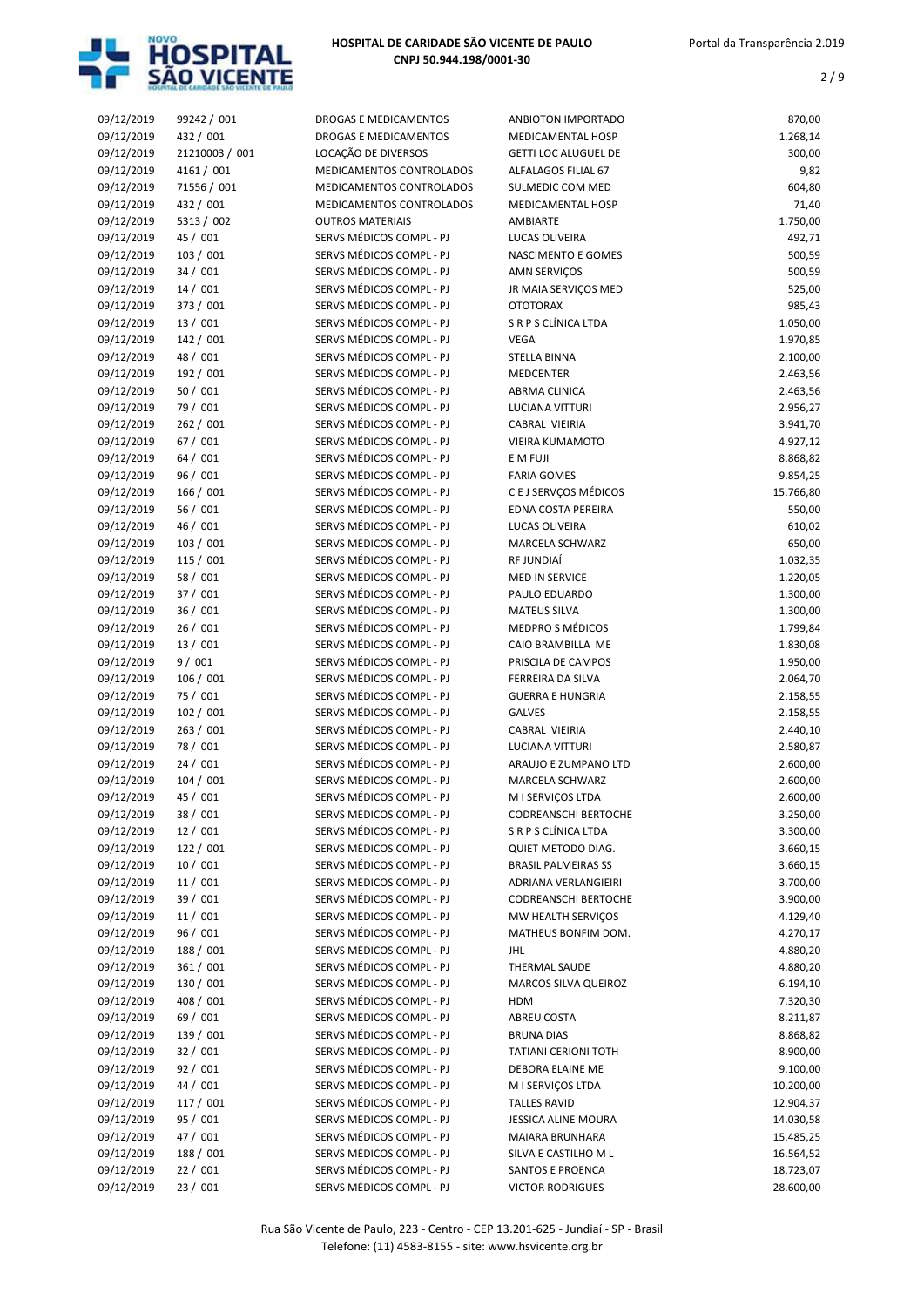

| 09/12/2019 | 100 / 001     | SERVS MÉDICOS COMPL - PJ     | NASCIMENTO E GOMES                     | 29.515,82 |
|------------|---------------|------------------------------|----------------------------------------|-----------|
| 09/12/2019 | 191 / 001     | SERVS MÉDICOS COMPL - PJ     | <b>MEDCENTER</b>                       | 40.308,57 |
| 09/12/2019 | 12 / 001      | SERVS MÉDICOS COMPL - PJ     | MW HEALTH SERVIÇOS                     | 1.478,13  |
| 09/12/2019 | 22/001        | SERVS MÉDICOS COMPL - PJ     | <b>VICTOR RODRIGUES</b>                | 1.575,00  |
| 09/12/2019 | 44 / 001      | SERVS MÉDICOS COMPL - PJ     | LUCAS OLIVEIRA                         | 1.970,85  |
| 09/12/2019 | 105 / 001     | SERVS MÉDICOS COMPL - PJ     | FERREIRA DA SILVA                      | 1.970,85  |
| 09/12/2019 | 15 / 001      | SERVS MÉDICOS COMPL - PJ     | MPS SERVIÇOS MÉDICOS                   | 2.100,00  |
| 09/12/2019 | 200 / 001     | SERVS MÉDICOS COMPL - PJ     | SOUSA MARQUES                          | 2.956,27  |
| 09/12/2019 | 13 / 001      | SERVS MÉDICOS COMPL - PJ     | JR MAIA SERVIÇOS MED                   | 3.150,00  |
| 09/12/2019 | 31/001        | SERVS MÉDICOS COMPL - PJ     | AMN SERVIÇOS                           | 3.941,70  |
| 09/12/2019 | 84 / 001      | SERVS MÉDICOS COMPL - PJ     | A E M SERVIÇOS LTA                     | 4.200,00  |
| 09/12/2019 | 512 / 001     | SERVS MÉDICOS COMPL - PJ     | LELASSISTMS/S                          | 4.434,41  |
| 09/12/2019 | 104/001       | SERVS MÉDICOS COMPL - PJ     | <b>GALVES</b>                          | 4.927,12  |
| 09/12/2019 | 97 / 001      | SERVS MÉDICOS COMPL - PJ     | <b>FARIA GOMES</b>                     | 5.912,55  |
| 09/12/2019 | 49 / 001      | SERVS MÉDICOS COMPL - PJ     | ABRMA CLINICA                          | 8.868,82  |
| 09/12/2019 | 101 / 001     | SERVS MÉDICOS COMPL - PJ     | NASCIMENTO E GOMES                     | 9.361,53  |
| 09/12/2019 | 2/001         | SERVS MÉDICOS COMPL - PJ     | YOANDRA PANTOJA LTDA                   | 15.750,00 |
| 09/12/2019 | 77 / 001      | SERVS MÉDICOS COMPL - PJ     | <b>LUCIANA VITTURI</b>                 | 985,42    |
| 09/12/2019 | 73 / 001      | SERVS MÉDICOS COMPL - PJ     | <b>GUERRA E HUNGRIA</b>                | 985,42    |
| 09/12/2019 | 224 / 001     | SERVS MÉDICOS COMPL - PJ     | DYVOSMED SERVICOS LT                   | 1.478,13  |
| 09/12/2019 | 20018 / 001   | SERVS MÉDICOS COMPL - PJ     | LUCAS JULIANO LTA                      | 1.970,85  |
| 09/12/2019 | 12/001        | SERVS MÉDICOS COMPL - PJ     | JR MAIA SERVIÇOS MED                   | 2.100,00  |
| 09/12/2019 | 63 / 001      | SERVS MÉDICOS COMPL - PJ     | E M FUJI                               | 4.927,12  |
| 09/12/2019 | 83 / 001      | SERVS MÉDICOS COMPL - PJ     | A E M SERVIÇOS LTA                     | 5.250,00  |
| 09/12/2019 | 33 / 001      | SERVS MÉDICOS COMPL - PJ     | <b>AMN SERVICOS</b>                    | 7.390,68  |
| 10/12/2019 | 15283 / 001   | ASSISTÊNCIA ODONTOLÓGICA     | <b>UNIODONTO</b>                       | 889,44    |
| 10/12/2019 | 15283 / 001   | ASSISTÊNCIA ODONTOLÓGICA     | <b>UNIODONTO</b>                       | 4.489,58  |
| 10/12/2019 | 15283 / 001   | ASSISTÊNCIA ODONTOLÓGICA     | <b>UNIODONTO</b>                       | 1.298,66  |
| 10/12/2019 | 383121 / 001  | <b>DROGAS E MEDICAMENTOS</b> | SUPERMED FINAL 07                      | 1.332,00  |
| 10/12/2019 | 25842 / 001   | LOCAÇÃO (EQUIP, MÁQ. ESPAÇO) | DIGITAL JUNDIAÍ                        | 2.542,49  |
| 10/12/2019 | 06/12 / 001   | LOCAÇÃO DE IMÓVEIS           | ALUGUÉL                                | 3.457,30  |
| 10/12/2019 | 06/12 / 001   | LOCAÇÃO DE IMÓVEIS           | ALUGUÉL                                | 3.457,30  |
| 10/12/2019 | 656873 / 002  | MATL MÉDICO REEMBOLSÁVEL     | NACIONAL MEDICAMENTO                   | 1.152,00  |
| 10/12/2019 | NOV/19 / 001  | VRS A REPASSAR-FOLHA         | CONVÊNIO FARMAVIDA                     | 1.161,91  |
| 10/12/2019 | NOV/19 / 001  | VRS A REPASSAR-FOLHA         | MENSALIDADE SIND ENFERMAGEM            | 25,00     |
| 10/12/2019 | NOV/19 / 001  | VRS A REPASSAR-FOLHA         | CONTRIBUIÇÃO SIND TÉCNICOS E AUX. RAD. | 708,45    |
| 10/12/2019 | NOV/19 / 001  | VRS A REPASSAR-FOLHA         | CONVÊNIO FARMAVIDA                     | 3.612,15  |
| 10/12/2019 | NOV/19 / 001  | <b>VRS A REPASSAR-FOLHA</b>  | CONVÊNIO FARMAVIDA                     | 1.214,29  |
| 11/12/2019 | 99531 / 001   | <b>DROGAS E MEDICAMENTOS</b> | ANBIOTON IMPORTADO                     | 206,50    |
| 11/12/2019 | 10705 / 001   | <b>DROGAS E MEDICAMENTOS</b> | <b>DUPATRI HOSPITALAR C</b>            | 546,12    |
| 11/12/2019 | 383880 / 001  | FILMES E QUÍMICOS            | SUPERMED FINAL 07                      | 542,10    |
| 11/12/2019 | 383924 / 001  | FILMES E QUÍMICOS            | SUPERMED FINAL 07                      | 125,10    |
| 11/12/2019 | 599709 / 001  | MATERIAL DE LIMPEZA          | AMADE                                  | 790,00    |
| 11/12/2019 | 210648 / 001  | MATERIAL DE LIMPEZA          | <b>HYPER DESCARTÁVEIS</b>              | 26,70     |
| 11/12/2019 | 599710 / 001  | MATERIAL DE LIMPEZA          | AMADE                                  | 1.185,00  |
| 11/12/2019 | 559104 / 001  | MATERIAL DE LIMPEZA          | COLUMBIA                               | 129,00    |
| 11/12/2019 | 599711 / 001  | MATERIAL DE LIMPEZA          | AMADE                                  | 448,80    |
| 11/12/2019 | 39451 / 001   | MATL MÉDICO REEMBOLSÁVEL     | SUPERMED FINAL 41                      | 35,30     |
| 11/12/2019 | 383880 / 001  | MATL MÉDICO REEMBOLSÁVEL     | SUPERMED FINAL 07                      | 44,80     |
| 11/12/2019 | 39225 / 001   | MATL MÉDICO REEMBOLSÁVEL     | SUPERMED FINAL 41                      | 528,56    |
| 11/12/2019 | 39226 / 001   | MATL MÉDICO REEMBOLSÁVEL     | SUPERMED FINAL 41                      | 341,80    |
| 11/12/2019 | 1264550 / 001 | MATL MÉDICO REEMBOLSÁVEL     | FRESENIUS MATRIZ 04                    | 789,00    |
| 11/12/2019 | 39347 / 001   | MATL MÉDICO REEMBOLSÁVEL     | SUPERMED FINAL 41                      | 634,40    |
| 11/12/2019 | 383924 / 001  | <b>OUTROS MATERIAIS</b>      | SUPERMED FINAL 07                      | 227,82    |
| 11/12/2019 | 39525 / 001   | <b>OUTROS MATERIAIS</b>      | SUPERMED FINAL 41                      | 752,00    |
| 11/12/2019 | 1/001         | SERVS MÉDICOS COMPL - PJ     | YOANDRA PANTOJA LTDA                   | 1.050,00  |
| 11/12/2019 | 41 / 001      | SERVS MÉDICOS COMPL - PJ     | RA COUTINHO                            | 1.970,85  |
| 11/12/2019 | NOV/19 / 001  | VRS A REPASSAR-FOLHA         | CONTRIBUIÇÃO CONFEDERATIVA             | 723,04    |
| 11/12/2019 | NOV/19 / 001  | VRS A REPASSAR-FOLHA         | CONTRIBUIÇÃO CONFEDERATIVA             | 715,96    |
| 11/12/2019 | NOV/19 / 001  | VRS A REPASSAR-FOLHA         | CONTRIBUIÇÃO CONFEDERATIVA             | 311,90    |
| 12/12/2019 | 57305 / 001   | DROGAS E MEDICAMENTOS        | <b>GENESIO FILIAL</b>                  | 471,22    |
| 12/12/2019 | 383141 / 001  | DROGAS E MEDICAMENTOS        | SUPERMED FINAL 07                      | 1.887,00  |
| 12/12/2019 | 25050 / 001   | DROGAS E MEDICAMENTOS        | ATIVA COMERCIAL                        | 301,23    |
| 12/12/2019 | 57303 / 001   | DROGAS E MEDICAMENTOS        | <b>GENÊSIO FILIAL</b>                  | 942,44    |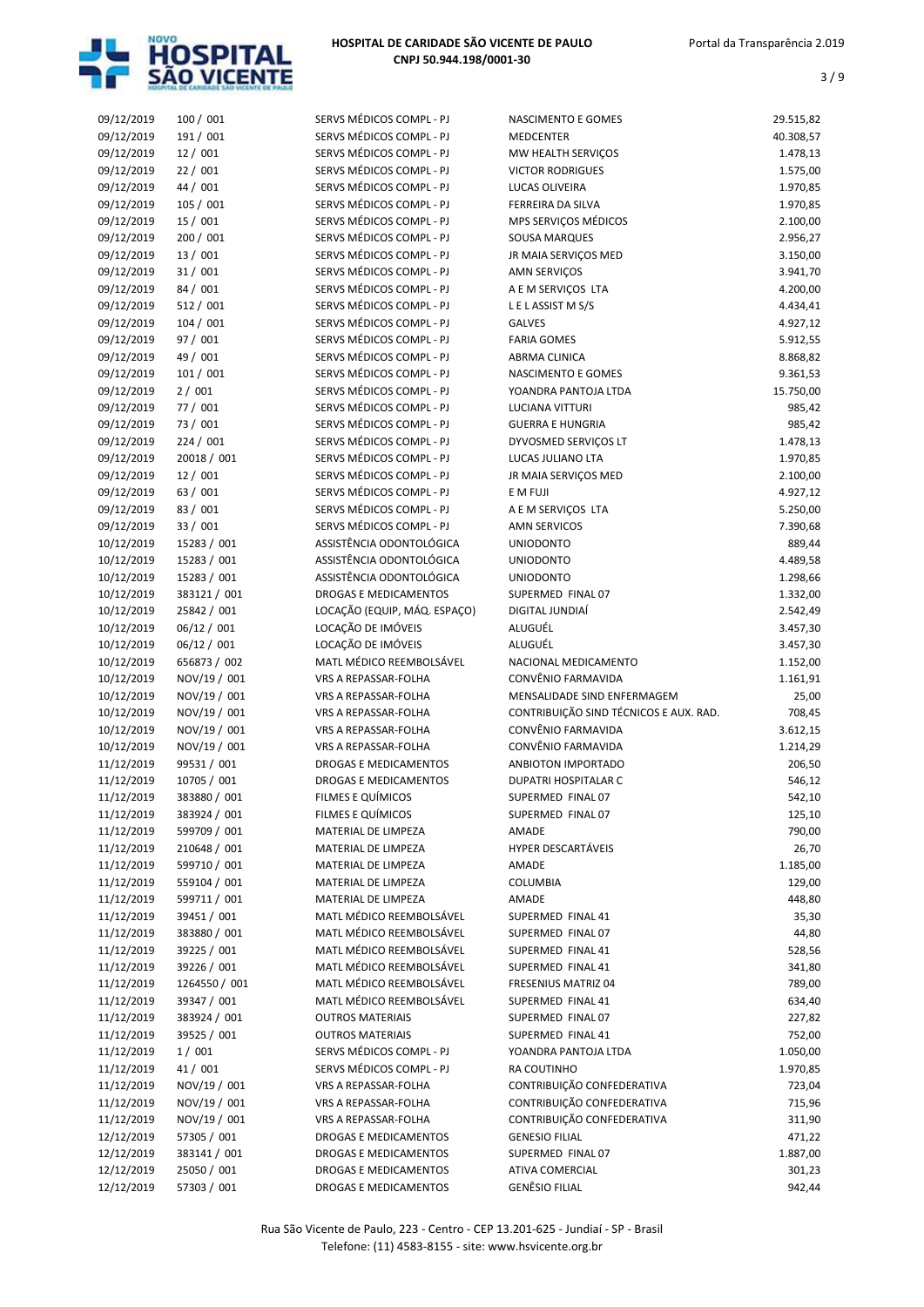

| 12/12/2019 | 2016 / 001     | IMPRESSOS E MATL DE EXP.     | <b>VOLKEN PRESS</b>               | 76,50     |
|------------|----------------|------------------------------|-----------------------------------|-----------|
| 12/12/2019 | 2017 / 001     | IMPRESSOS E MATL DE EXP.     | <b>VOLKEN PRESS</b>               | 177,20    |
| 12/12/2019 | 21507 / 001    | MATL MÉDICO REEMBOLSÁVEL     | SANDRA CRISTIANE GOD              | 478,00    |
| 12/12/2019 | 384452 / 001   | MATL MÉDICO REEMBOLSÁVEL     | SUPERMED FINAL 07                 | 97,53     |
| 12/12/2019 | 65145 / 001    | <b>OUTROS MATERIAIS</b>      | <b>MAX MEDICAL</b>                | 451,20    |
| 12/12/2019 | 384452 / 001   | <b>OUTROS MATERIAIS</b>      | SUPERMED FINAL 07                 | 12,75     |
| 12/12/2019 | NOV/19 / 001   | VRS A REPASSAR-FOLHA         | CONV C.E.F. A REPASSAR EMPRÉSTIMO | 513,85    |
| 12/12/2019 | NOV/19 / 001   | VRS A REPASSAR-FOLHA         | CONSIGNADO SANTANDER              | 1.630,79  |
| 12/12/2019 | NOV/19 / 001   | VRS A REPASSAR-FOLHA         | CONV C.E.F. A REPASSAR EMPRÉSTIMO | 2.675,83  |
| 12/12/2019 | NOV/19 / 001   | VRS A REPASSAR-FOLHA         | CONSIGNADO SANTANDER              | 17.517,48 |
| 12/12/2019 | NOV/19 / 001   | <b>VRS A REPASSAR-FOLHA</b>  | CONV C.E.F. A REPASSAR EMPRÉSTIMO | 849,30    |
| 12/12/2019 | NOV/19 / 001   | VRS A REPASSAR-FOLHA         | CONSIGNADO SANTANDER              | 4.523,87  |
| 13/12/2019 | 134738 / 001   | <b>DROGAS E MEDICAMENTOS</b> | <b>SOMA SP</b>                    | 225,45    |
| 13/12/2019 | 253713 / 001   | IMPRESSOS E MATL DE EXP.     | AUTOPEL AUTOMAÇÃO                 | 695,00    |
| 13/12/2019 | 253715 / 001   | IMPRESSOS E MATL DE EXP.     | AUTOPEL AUTOMAÇÃO                 | 556,00    |
| 13/12/2019 | 253712 / 001   | IMPRESSOS E MATL DE EXP.     | AUTOPEL AUTOMAÇÃO                 | 695,00    |
|            | 3657 / 001     | MATERIAL DE LIMPEZA          | NOVA JOMA                         |           |
| 13/12/2019 |                |                              |                                   | 43,80     |
| 13/12/2019 | 3656 / 001     | MATERIAL DE LIMPEZA          | NOVA JOMA                         | 94,50     |
| 13/12/2019 | 853086 / 001   | MATERIAL DE LIMPEZA          | PAPEL ITUPEVA                     | 207,58    |
| 13/12/2019 | 853085 / 001   | MATERIAL DE LIMPEZA          | PAPEL ITUPEVA                     | 21,57     |
| 13/12/2019 | 11708 / 001    | MATL MÉDICO REEMBOLSÁVEL     | DUPATRI HOSPITALAR C              | 399,00    |
| 13/12/2019 | 667097 / 001   | MATL MÉDICO REEMBOLSÁVEL     | NACIONAL MEDICAMENTO              | 1.536,00  |
| 13/12/2019 | 23787 / 001    | MATL MÉDICO REEMBOLSÁVEL     | GRANDESC                          | 197,00    |
| 13/12/2019 | 667098 / 001   | MATL MÉDICO REEMBOLSÁVEL     | NACIONAL MEDICAMENTO              | 960,00    |
| 13/12/2019 | 2423 / 001     | <b>OUTROS MATERIAIS</b>      | FOX INDÚSTRIA                     | 162,50    |
| 13/12/2019 | 51843 / 001    | <b>OUTROS MATERIAIS</b>      | <b>FUTURA</b>                     | 134,25    |
| 13/12/2019 | 2424 / 001     | <b>OUTROS MATERIAIS</b>      | FOX INDÚSTRIA                     | 325,00    |
| 16/12/2019 | 4594590 / 001  | IMPRESSOS E MATL DE EXP.     | PAPELARIA REVAL                   | 197,52    |
| 16/12/2019 | 1153296 / 001  | MATL MÉDICO REEMBOLSÁVEL     | CIRÚRGICA FERNANDES               | 675,16    |
| 16/12/2019 | 2431 / 001     | MATL MÉDICO REEMBOLSÁVEL     | FOX INDÚSTRIA                     | 69,60     |
| 16/12/2019 | 1153297 / 001  | MATL MÉDICO REEMBOLSÁVEL     | CIRÚRGICA FERNANDES               | 346,96    |
| 16/12/2019 | 117772 / 001   | MATL MÉDICO REEMBOLSÁVEL     | ZAMMI                             | 812,00    |
| 16/12/2019 | 1153295 / 001  | MATL MÉDICO REEMBOLSÁVEL     | CIRÚRGICA FERNANDES               | 645,00    |
| 16/12/2019 | 15905 / 001    | <b>OUTROS MATERIAIS</b>      | <b>ALIANÇA</b>                    | 552,00    |
| 16/12/2019 | 2431 / 001     | <b>OUTROS MATERIAIS</b>      | <b>FOX INDUSTRIA</b>              | 65,00     |
| 16/12/2019 | 15903 / 001    | <b>OUTROS MATERIAIS</b>      | ALIANÇA                           | 938,40    |
| 17/12/2019 | 40851684 / 001 | <b>ENERGIA ELÉTRICA</b>      | <b>CPFL</b>                       | 15.387,09 |
| 17/12/2019 | 3550 / 001     | MATL MÉDICO REEMBOLSÁVEL     | VISIONBAND                        | 638,00    |
| 17/12/2019 | 3549 / 001     | MATL MÉDICO REEMBOLSÁVEL     | VISIONBAND                        | 406,00    |
| 17/12/2019 | 3551 / 001     | MATL MÉDICO REEMBOLSÁVEL     | VISIONBAND                        | 290,00    |
| 18/12/2019 | 39300156 / 001 | <b>ENERGIA ELÉTRICA</b>      | <b>CPFL</b>                       | 774,21    |
| 18/12/2019 | DEZ/19 / 001   | FÉRIAS                       | FÉRIAS FOLHA DEZEMBRO/19          | 5.332,02  |
| 18/12/2019 | DEZ/19 / 001   | FÉRIAS                       | FÉRIAS FOLHA DEZEMBRO/19          | 9.288,06  |
| 18/12/2019 | 277556 / 001   | IMPRESSOS E MATL DE EXP.     | PROCOMP                           | 182,58    |
|            | 4479 / 001     | MATERIAL DE LIMPEZA          | <b>GREEN BAGS</b>                 |           |
| 18/12/2019 | 6685 / 001     |                              | PRISMA COMERCIAL                  | 199,48    |
| 18/12/2019 |                | MATERIAL DE LIMPEZA          |                                   | 51,50     |
| 18/12/2019 | 854552 / 001   | MATERIAL DE LIMPEZA          | PAPEL ITUPEVA                     | 73,20     |
| 18/12/2019 | 4480 / 001     | MATERIAL DE LIMPEZA          | <b>GREEN BAGS</b>                 | 733,63    |
| 18/12/2019 | 854553 / 001   | MATERIAL DE LIMPEZA          | PAPEL ITUPEVA                     | 49,10     |
| 18/12/2019 | 4478 / 001     | MATERIAL DE LIMPEZA          | <b>GREEN BAGS</b>                 | 524,60    |
| 19/12/2019 | 3847 / 001     | MATL MÉDICO REEMBOLSÁVEL     | <b>COLINA TEXTIL</b>              | 86,40     |
| 19/12/2019 | 143 / 001      | SERVS MÉDICOS COMPL - PJ     | LILIANE COELHO NEVES              | 563,10    |
| 19/12/2019 | 106 / 001      | SERVS MÉDICOS COMPL - PJ     | MARCELA SCHWARZ                   | 600,00    |
| 19/12/2019 | 93 / 001       | SERVS MÉDICOS COMPL - PJ     | <b>BENTO BERG</b>                 | 1.126,20  |
| 19/12/2019 | 223 / 001      | SERVS MÉDICOS COMPL - PJ     | <b>OLIVEIRA E FREITAS</b>         | 1.126,20  |
| 19/12/2019 | 17 / 001       | SERVS MÉDICOS COMPL - PJ     | NEF MONTEIRO S M SS               | 1.200,00  |
| 19/12/2019 | 145 / 001      | SERVS MÉDICOS COMPL - PJ     | STROHER SERVICOS MED              | 2.252,40  |
| 19/12/2019 | 221/001        | SERVS MÉDICOS COMPL - PJ     | <b>OLIVEIRA E FREITAS</b>         | 2.346,25  |
| 19/12/2019 | 246 / 001      | SERVS MÉDICOS COMPL - PJ     | DFZ MÉDICOS ASSO.SS               | 2.815,50  |
| 19/12/2019 | 248 / 001      | SERVS MÉDICOS COMPL - PJ     | H E F SERVIÇOS                    | 4.504,80  |
| 19/12/2019 | 276 / 001      | SERVS MÉDICOS COMPL - PJ     | <b>HEBECLIN</b>                   | 4.504,80  |
| 19/12/2019 | 250 / 001      | SERVS MÉDICOS COMPL - PJ     | H E F SERVIÇOS                    | 5.067,90  |
| 19/12/2019 | 152 / 001      | SERVS MÉDICOS COMPL - PJ     | MP JUNDIAÍ SERVIÇOS               | 5.067,90  |
| 19/12/2019 | 83 / 001       | SERVS MÉDICOS COMPL - PJ     | <b>DEBORA LOPES</b>               | 6.000,00  |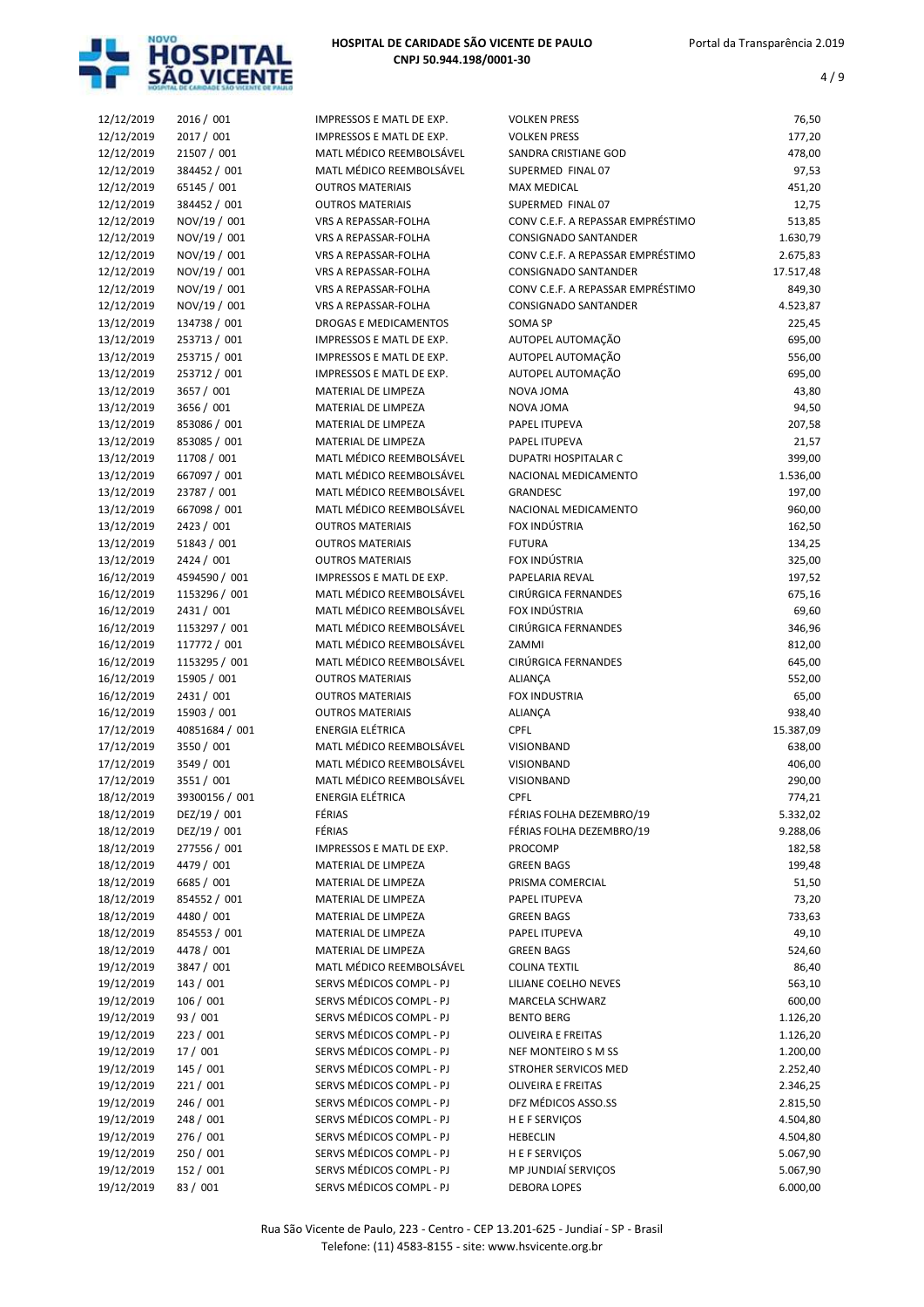

| 19/12/2019 | 117 / 001            | SERVS MÉDICOS COMPL - PJ    | <b>GARCIA E ROSSONI</b>       | 7.320,30   |
|------------|----------------------|-----------------------------|-------------------------------|------------|
| 19/12/2019 | 222 / 001            | SERVS MÉDICOS COMPL - PJ    | <b>OLIVEIRA E FREITAS</b>     | 10.135,80  |
| 19/12/2019 | 10/001               | SERVS MÉDICOS COMPL - PJ    | SARMENTO& LEAO                | 10.135,80  |
| 19/12/2019 | 219 / 001            | SERVS MÉDICOS COMPL - PJ    | <b>OLIVEIRA E FREITAS</b>     | 286,05     |
| 19/12/2019 | 118 / 001            | SERVS MÉDICOS COMPL - PJ    | <b>GARCIA E ROSSONI</b>       | 572,10     |
| 19/12/2019 | 218 / 001            | SERVS MÉDICOS COMPL - PJ    | <b>OLIVEIRA E FREITAS</b>     | 572,10     |
| 19/12/2019 | 153 / 001            | SERVS MÉDICOS COMPL - PJ    | MP JUNDIAÍ SERVIÇOS           | 1.126,20   |
| 19/12/2019 | 116 / 001            | SERVS MÉDICOS COMPL - PJ    | <b>TAVARES TEIXEIRA</b>       | 2.252,40   |
| 19/12/2019 | 247 / 001            | SERVS MÉDICOS COMPL - PJ    | H E F SERVIÇOS                | 2.252,40   |
| 19/12/2019 | 220 / 001            | SERVS MÉDICOS COMPL - PJ    | <b>OLIVEIRA E FREITAS</b>     | 2.346,25   |
| 19/12/2019 | 245 / 001            | SERVS MÉDICOS COMPL - PJ    | H E F SERVIÇOS                | 2.815,50   |
| 19/12/2019 | 28 / 001             | SERVS MÉDICOS COMPL - PJ    | <b>CUNHA E TIAGO</b>          | 3.600,00   |
| 19/12/2019 | 82 / 001             | SERVS MÉDICOS COMPL - PJ    | <b>DEBORA LOPES</b>           | 4.200,00   |
| 19/12/2019 | 53 / 001             | SERVS MÉDICOS COMPL - PJ    | CONSULTÓRIO MED SAUD          | 4.800,00   |
| 19/12/2019 | 182 / 001            | SERVS MÉDICOS COMPL - PJ    | POLETO E PETEK                | 5.067,90   |
| 19/12/2019 | 217 / 001            | SERVS MÉDICOS COMPL - PJ    | <b>OLIVEIRA E FREITAS</b>     | 6.757,20   |
| 19/12/2019 | 144 / 001            | SERVS MÉDICOS COMPL - PJ    | STROHER SERVIÇOS MED          | 7.883,40   |
| 19/12/2019 | 142 / 001            | SERVS MÉDICOS COMPL - PJ    | LILIANE COELHO NEVES          | 8.446,50   |
| 19/12/2019 | 76 / 001             | SERVS MÉDICOS COMPL - PJ    | <b>ERES</b>                   | 12.388,20  |
| 19/12/2019 | 248 / 001            | SERVS MÉDICOS COMPL - PJ    | DFZ MÉDICOS ASSO.SS           | 286,05     |
| 19/12/2019 | 225 / 001            | SERVS MÉDICOS COMPL - PJ    | <b>OLIVEIRA E FREITAS</b>     | 286,05     |
| 19/12/2019 | 275 / 001            | SERVS MÉDICOS COMPL - PJ    | <b>HEBECLIN</b>               | 286,05     |
| 19/12/2019 | 9/001                | SERVS MÉDICOS COMPL - PJ    | SCHLEDORN E RIZZATTI          | 286,05     |
| 19/12/2019 | 117 / 001            | SERVS MÉDICOS COMPL - PJ    | <b>TAVARES TEIXEIRA</b>       | 381,40     |
| 19/12/2019 | 119 / 001            | SERVS MÉDICOS COMPL - PJ    | <b>GARCIA E ROSSONI</b>       | 572,10     |
| 19/12/2019 | 111 / 001            | SERVS MÉDICOS COMPL - PJ    | <b>TAVARES TEIXEIRA</b>       | 572,10     |
| 19/12/2019 | 70 / 001             | SERVS MÉDICOS COMPL - PJ    | ABREU COSTA                   | 572,10     |
| 19/12/2019 | 108 / 001            | SERVS MÉDICOS COMPL - PJ    | MARCELA SCHWARZ               | 800,00     |
| 19/12/2019 | 113 / 001            | SERVS MÉDICOS COMPL - PJ    | <b>CERES SARMENTO</b>         | 938,50     |
| 19/12/2019 | 250 / 001            | SERVS MÉDICOS COMPL - PJ    | PANSUTTI SERVIÇOS             | 1.126,20   |
| 19/12/2019 | 9/001                | SERVS MÉDICOS COMPL - PJ    | SARMENTO& LEAO                | 1.126,20   |
| 19/12/2019 | 146 / 001            | SERVS MÉDICOS COMPL - PJ    | STROHER SERVICOS MED          | 1.689,30   |
| 19/12/2019 | 255 / 001            | SERVS MÉDICOS COMPL - PJ    | H E F SERVIÇOS                | 1.689,30   |
| 19/12/2019 | 222 / 001            | SERVS MÉDICOS COMPL - PJ    | <b>CASSIO RIBEIRO COSTA</b>   | 1.689,30   |
| 19/12/2019 | 111 / 001            | SERVS MÉDICOS COMPL - PJ    | <b>CERES SARMENTO</b>         | 2.252,40   |
| 19/12/2019 | 357 / 001            | SERVS MÉDICOS COMPL - PJ    | <b>BABYPED</b>                | 2.815,50   |
| 19/12/2019 | 85 / 001             | SERVS MÉDICOS COMPL - PJ    | CLISIO SERVIÇOS MED           | 2.815,50   |
| 19/12/2019 | 247 / 001            | SERVS MÉDICOS COMPL - PJ    | DFZ MÉDICOS ASSO.SS           | 3.941,70   |
| 19/12/2019 | 107 / 001            | SERVS MÉDICOS COMPL - PJ    | <b>MARCELA SCHWARZ</b>        | 4.200,00   |
| 19/12/2019 | 226 / 001            | SERVS MÉDICOS COMPL - PJ    | <b>OLIVEIRA E FREITAS</b>     | 4.692,50   |
| 19/12/2019 | 274 / 001            | SERVS MÉDICOS COMPL - PJ    | HEBECLIN                      | 6.194,10   |
| 19/12/2019 | 249 / 001            | SERVS MÉDICOS COMPL - PJ    | H E F SERVICOS                | 7.883,40   |
| 19/12/2019 | 224 / 001            | SERVS MÉDICOS COMPL - PJ    | <b>OLIVEIRA E FREITAS</b>     | 8.634,20   |
| 19/12/2019 | 8/001                | SERVS MÉDICOS COMPL - PJ    | SCHLEDORN E RIZZATTI          | 9.009,60   |
| 19/12/2019 | 20191213002217 / 001 | VALE REFEIÇÃO E ALIMENTAÇÃO | VR                            | 9.933,00   |
| 19/12/2019 | 20191213002197 / 001 | VALE REFEIÇÃO E ALIMENTAÇÃO | VR                            | 28.415,50  |
| 19/12/2019 | 20191213002201 / 001 | VALE REFEIÇÃO E ALIMENTAÇÃO | VR                            | 9.471,00   |
| 20/12/2019 | DEZ/2019 / 001       | 13° SALÁRIO                 | 2ª PARCELA 13º SALÁRIO        | 6.007,70   |
| 20/12/2019 | DEZ/2019 / 001       | 13° SALÁRIO                 | INSS 13º SALÁRIO FOLHA DEZ/19 | 9.804,39   |
| 20/12/2019 | DEZ/2019 / 001       | 13° SALÁRIO                 | 2ª PARCELA 13º SALÁRIO        | 41.592,23  |
| 20/12/2019 | DEZ/2019 / 001       | 13° SALÁRIO                 | 2ª PARCELA 13º SALÁRIO        | 20.481,08  |
| 20/12/2019 | DEZ/2019 / 001       | 13° SALÁRIO                 | INSS 13º SALÁRIO FOLHA DEZ/19 | 38.160,59  |
| 20/12/2019 | DEZ/2019 / 001       | 13° SALÁRIO                 | 2ª PARCELA 13º SALÁRIO        | 181.578,18 |
| 20/12/2019 | DEZ/2019 / 001       | 13° SALÁRIO                 | INSS 13º SALÁRIO FOLHA DEZ/19 | 8.565,91   |
| 20/12/2019 | DEZ/2019 / 001       | 13° SALÁRIO                 | 2ª PARCELA 13º SALÁRIO        | 10.986,73  |
| 20/12/2019 | DEZ/2019 / 001       | 13° SALÁRIO                 | 2ª PARCELA 13º SALÁRIO        | 36.982,05  |
| 20/12/2019 | 50662 / 001          | <b>GASES MEDICINAIS</b>     | <b>IBG CRYO FILIAL</b>        | 1.054,15   |
| 20/12/2019 | $D-45/001$           | <b>IMPOSTO FEDERAL</b>      | IRRF - P. JURÍDICA            | 7,88       |
| 20/12/2019 | D-373 / 001          | <b>IMPOSTO FEDERAL</b>      | IRRF - P. JURÍDICA            | 15,75      |
| 20/12/2019 | $D-242 / 001$        | <b>IMPOSTO FEDERAL</b>      | IRRF - P. JURÍDICA            | 18,00      |
| 20/12/2019 | $D-141/001$          | <b>IMPOSTO FEDERAL</b>      | IRRF - P. JURÍDICA            | 18,00      |
| 20/12/2019 | $D-68/001$           | <b>IMPOSTO FEDERAL</b>      | PIS/COFINS/CSLL               | 24,41      |
| 20/12/2019 | $D-42 / 001$         | <b>IMPOSTO FEDERAL</b>      | PIS/COFINS/CSLL               | 24,41      |
| 20/12/2019 | $D-106/001$          | <b>IMPOSTO FEDERAL</b>      | IRRF - P. JURÍDICA            | 27,00      |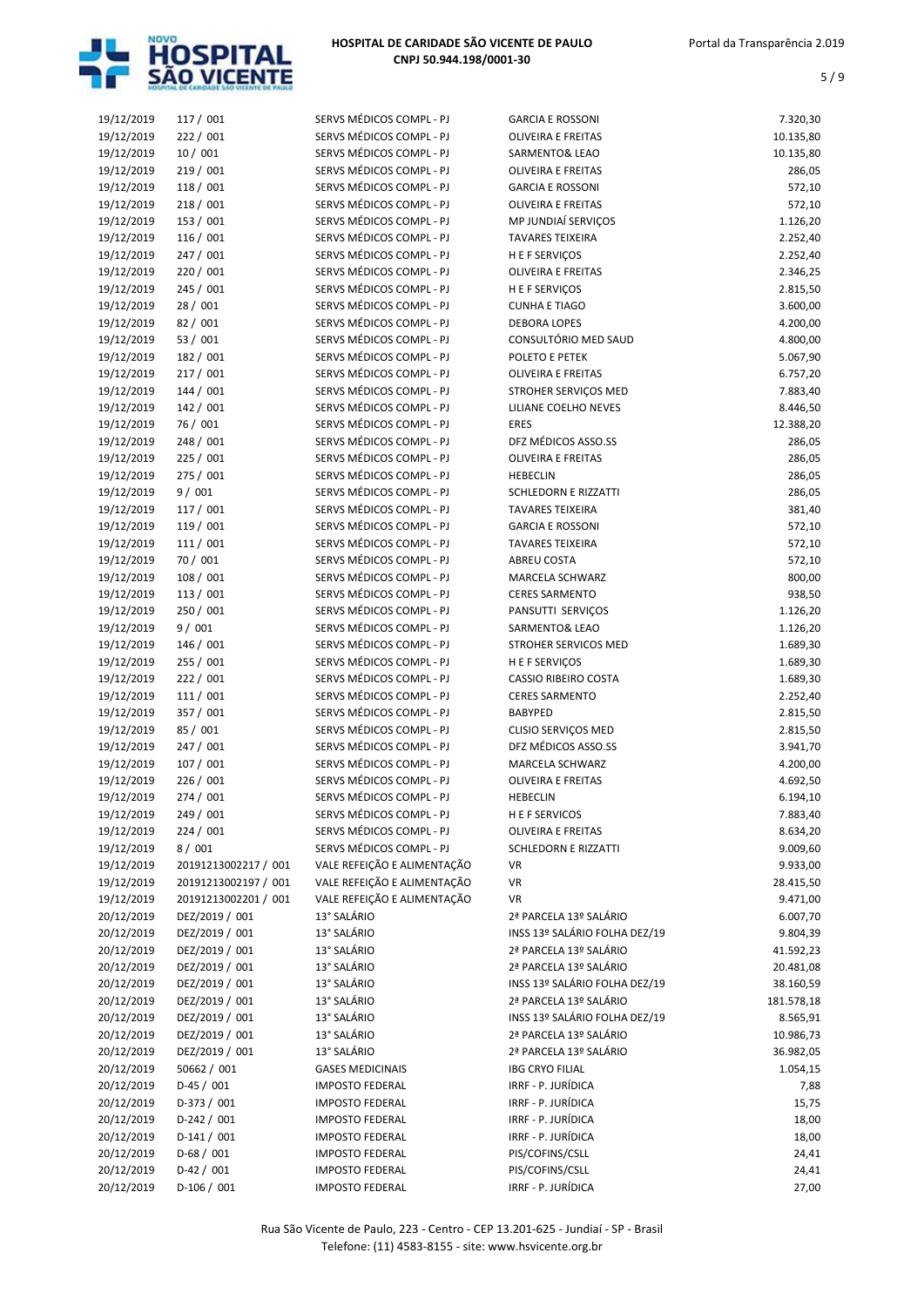

| 20/12/2019 | $D-89/001$    | <b>IMPOSTO FEDERAL</b> | IRRF - P. JURÍDICA | 27,00  |
|------------|---------------|------------------------|--------------------|--------|
| 20/12/2019 | $D-142 / 001$ | <b>IMPOSTO FEDERAL</b> | PIS/COFINS/CSLL    | 27,90  |
| 20/12/2019 | $D-142 / 001$ | <b>IMPOSTO FEDERAL</b> | IRRF - P. JURÍDICA | 31,50  |
| 20/12/2019 | $D-266 / 001$ | <b>IMPOSTO FEDERAL</b> | IRRF - P. JURÍDICA | 36,00  |
| 20/12/2019 | $D-210/001$   | <b>IMPOSTO FEDERAL</b> | IRRF - P. JURÍDICA | 37,50  |
| 20/12/2019 | D-192 / 001   | <b>IMPOSTO FEDERAL</b> | IRRF - P. JURÍDICA | 39,38  |
| 20/12/2019 | $D-50/001$    | <b>IMPOSTO FEDERAL</b> | IRRF - P. JURÍDICA | 39,38  |
| 20/12/2019 | $D-79/001$    | <b>IMPOSTO FEDERAL</b> | IRRF - P. JURÍDICA | 47,25  |
| 20/12/2019 | $D-369/001$   | <b>IMPOSTO FEDERAL</b> | PIS/COFINS/CSLL    | 48,83  |
| 20/12/2019 | $D-242 / 001$ | <b>IMPOSTO FEDERAL</b> | PIS/COFINS/CSLL    | 55,80  |
| 20/12/2019 | $D-141/001$   | <b>IMPOSTO FEDERAL</b> | PIS/COFINS/CSLL    | 55,80  |
| 20/12/2019 | $D-262 / 001$ | <b>IMPOSTO FEDERAL</b> | IRRF - P. JURÍDICA | 63,00  |
| 20/12/2019 | $D-189/001$   | <b>IMPOSTO FEDERAL</b> | PIS/COFINS/CSLL    | 73,24  |
| 20/12/2019 | $D-67/001$    | <b>IMPOSTO FEDERAL</b> | IRRF - P. JURÍDICA | 78,75  |
| 20/12/2019 | $D-237/001$   | <b>IMPOSTO FEDERAL</b> | IRRF - P. JURÍDICA | 81,00  |
| 20/12/2019 | $D-106/001$   | <b>IMPOSTO FEDERAL</b> | PIS/COFINS/CSLL    |        |
|            | $D-89/001$    |                        |                    | 83,70  |
| 20/12/2019 |               | <b>IMPOSTO FEDERAL</b> | PIS/COFINS/CSLL    | 83,70  |
| 20/12/2019 | $D-67/001$    | <b>IMPOSTO FEDERAL</b> | PIS/COFINS/CSLL    | 97,65  |
| 20/12/2019 | $D-48/001$    | <b>IMPOSTO FEDERAL</b> | PIS/COFINS/CSLL    | 97,65  |
| 20/12/2019 | $D-239/001$   | <b>IMPOSTO FEDERAL</b> | IRRF - P. JURÍDICA | 99,00  |
| 20/12/2019 | $D-148/001$   | <b>IMPOSTO FEDERAL</b> | IRRF - P. JURÍDICA | 102,00 |
| 20/12/2019 | $D-113 / 001$ | <b>IMPOSTO FEDERAL</b> | IRRF - P. JURÍDICA | 111,00 |
| 20/12/2019 | $D-266/001$   | <b>IMPOSTO FEDERAL</b> | PIS/COFINS/CSLL    | 111,60 |
| 20/12/2019 | $D-210/001$   | <b>IMPOSTO FEDERAL</b> | PIS/COFINS/CSLL    | 116,25 |
| 20/12/2019 | $D-64/001$    | <b>IMPOSTO FEDERAL</b> | IRRF - P. JURÍDICA | 141,75 |
| 20/12/2019 | $D-96/001$    | <b>IMPOSTO FEDERAL</b> | IRRF - P. JURÍDICA | 157,50 |
| 20/12/2019 | $D-5/001$     | <b>IMPOSTO FEDERAL</b> | IRRF - P. JURÍDICA | 165,00 |
| 20/12/2019 | $D-209/001$   | <b>IMPOSTO FEDERAL</b> | IRRF - P. JURÍDICA | 168,00 |
| 20/12/2019 | $D-141/001$   | <b>IMPOSTO FEDERAL</b> | PIS/COFINS/CSLL    | 244,13 |
| 20/12/2019 | D-237 / 001   | <b>IMPOSTO FEDERAL</b> | PIS/COFINS/CSLL    | 251,10 |
| 20/12/2019 | $D-166/001$   | <b>IMPOSTO FEDERAL</b> | IRRF - P. JURÍDICA | 252,00 |
| 20/12/2019 | $D-66/001$    | <b>IMPOSTO FEDERAL</b> | PIS/COFINS/CSLL    | 292,95 |
| 20/12/2019 | $D-259/001$   | <b>IMPOSTO FEDERAL</b> | PIS/COFINS/CSLL    | 292,95 |
| 20/12/2019 | $D-239/001$   | <b>IMPOSTO FEDERAL</b> | PIS/COFINS/CSLL    | 306,90 |
| 20/12/2019 | $D-148/001$   | <b>IMPOSTO FEDERAL</b> | PIS/COFINS/CSLL    | 316,20 |
| 20/12/2019 | $D-62 / 001$  | <b>IMPOSTO FEDERAL</b> | PIS/COFINS/CSLL    | 390,60 |
| 20/12/2019 | $D-5/001$     | <b>IMPOSTO FEDERAL</b> | PIS/COFINS/CSLL    | 511,50 |
| 20/12/2019 | $D-209/001$   | <b>IMPOSTO FEDERAL</b> | PIS/COFINS/CSLL    | 520,80 |
| 20/12/2019 | $D-163 / 001$ | <b>IMPOSTO FEDERAL</b> | PIS/COFINS/CSLL    | 659,14 |
| 20/12/2019 | D-47204 / 001 | <b>IMPOSTO FEDERAL</b> | IRRF - P. JURÍDICA | 0,90   |
| 20/12/2019 | D-47204 / 001 | <b>IMPOSTO FEDERAL</b> | PIS/COFINS/CSLL    | 2,79   |
| 20/12/2019 | $D-46/001$    | <b>IMPOSTO FEDERAL</b> | IRRF - P. JURÍDICA | 9,75   |
| 20/12/2019 | $D-115/001$   | <b>IMPOSTO FEDERAL</b> | IRRF - P. JURÍDICA | 16,50  |
| 20/12/2019 | $D-58/001$    | <b>IMPOSTO FEDERAL</b> | IRRF - P. JURÍDICA | 19,50  |
| 20/12/2019 | $D-13/001$    | <b>IMPOSTO FEDERAL</b> | IRRF - P. JURÍDICA | 29,25  |
| 20/12/2019 | $D-26/001$    | <b>IMPOSTO FEDERAL</b> | IRRF - P. JURÍDICA | 29,25  |
| 20/12/2019 | $D-106/001$   | <b>IMPOSTO FEDERAL</b> | IRRF - P. JURÍDICA | 33,00  |
| 20/12/2019 | $D-75/001$    | <b>IMPOSTO FEDERAL</b> | IRRF - P. JURÍDICA | 34,50  |
| 20/12/2019 | $D-102 / 001$ | <b>IMPOSTO FEDERAL</b> | IRRF - P. JURÍDICA | 34,50  |
| 20/12/2019 | $D-263 / 001$ | <b>IMPOSTO FEDERAL</b> | IRRF - P. JURÍDICA | 39,00  |
| 20/12/2019 | $D-78/001$    | <b>IMPOSTO FEDERAL</b> | IRRF - P. JURÍDICA | 41,25  |
| 20/12/2019 | $D-104/001$   | <b>IMPOSTO FEDERAL</b> | PIS/COFINS/CSLL    | 51,15  |
| 20/12/2019 | D-122 / 001   | <b>IMPOSTO FEDERAL</b> | IRRF - P. JURÍDICA | 58,50  |
| 20/12/2019 | $D-10/001$    | <b>IMPOSTO FEDERAL</b> | IRRF - P. JURÍDICA | 58,50  |
|            |               |                        | IRRF - P. JURÍDICA |        |
| 20/12/2019 | $D-11/001$    | <b>IMPOSTO FEDERAL</b> | IRRF - P. JURÍDICA | 66,00  |
| 20/12/2019 | $D-96/001$    | <b>IMPOSTO FEDERAL</b> |                    | 68,25  |
| 20/12/2019 | $D-361/001$   | <b>IMPOSTO FEDERAL</b> | IRRF - P. JURÍDICA | 78,00  |
| 20/12/2019 | $D-12/001$    | <b>IMPOSTO FEDERAL</b> | PIS/COFINS/CSLL    | 86,03  |
| 20/12/2019 | $D-115/001$   | <b>IMPOSTO FEDERAL</b> | PIS/COFINS/CSLL    | 90,68  |
| 20/12/2019 | $D-130/001$   | <b>IMPOSTO FEDERAL</b> | IRRF - P. JURÍDICA | 99,00  |
| 20/12/2019 | $D-408/001$   | <b>IMPOSTO FEDERAL</b> | IRRF - P. JURÍDICA | 117,00 |
| 20/12/2019 | $D-355 / 001$ | IMPOSTO FEDERAL        | PIS/COFINS/CSLL    | 120,90 |
| 20/12/2019 | $D-39/001$    | <b>IMPOSTO FEDERAL</b> | PIS/COFINS/CSLL    | 120,90 |
| 20/12/2019 | $D-69/001$    | <b>IMPOSTO FEDERAL</b> | IRRF - P. JURÍDICA | 131,25 |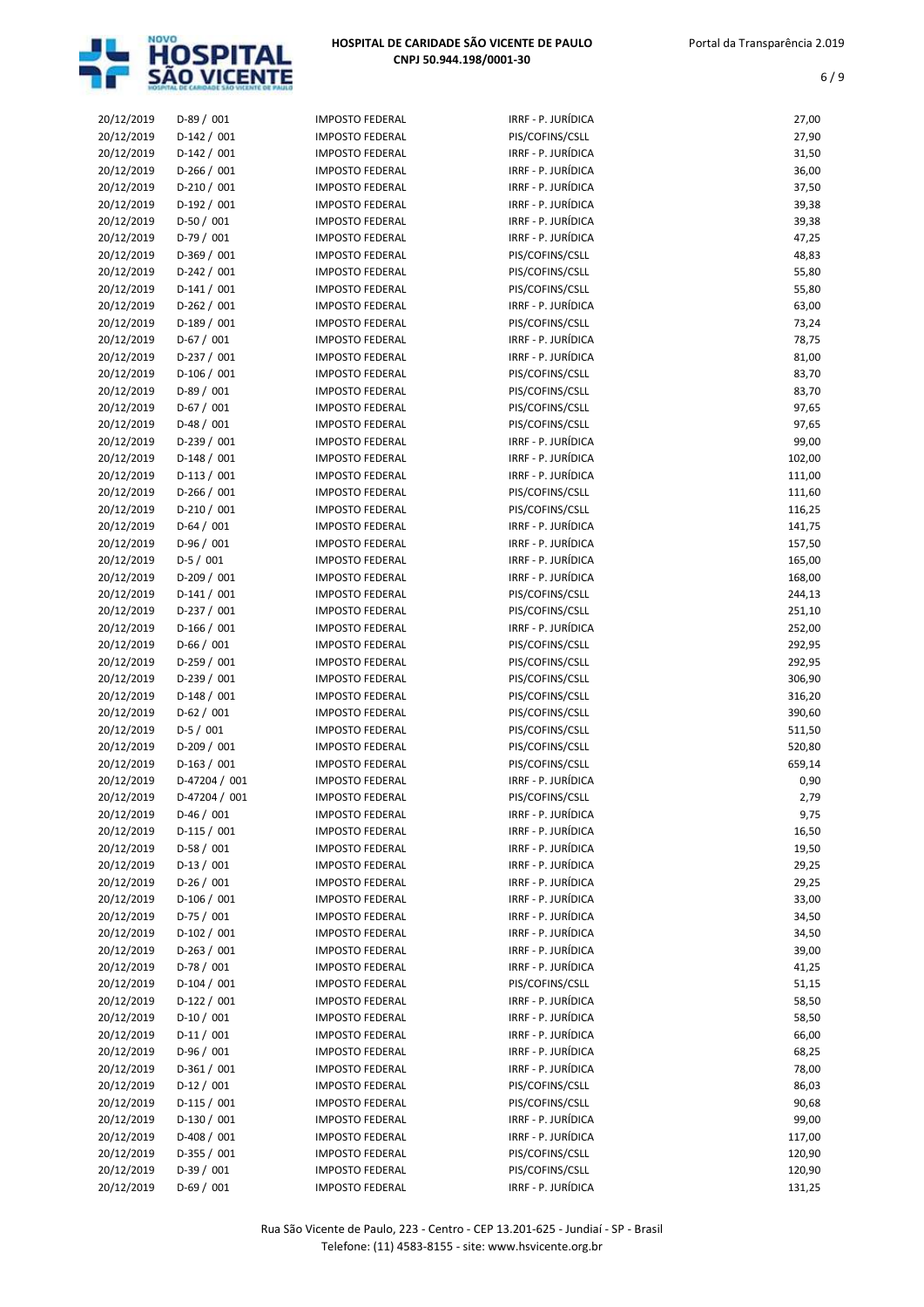

| 20/12/2019 | $D-139/001$    | <b>IMPOSTO FEDERAL</b>                           | IRRF - P. JURÍDICA | 141,75   |
|------------|----------------|--------------------------------------------------|--------------------|----------|
| 20/12/2019 | D-57 / 001     | <b>IMPOSTO FEDERAL</b>                           | PIS/COFINS/CSLL    | 151,13   |
| 20/12/2019 | $D-6/001$      | <b>IMPOSTO FEDERAL</b>                           | PIS/COFINS/CSLL    | 151,13   |
| 20/12/2019 | $D-117/001$    | <b>IMPOSTO FEDERAL</b>                           | IRRF - P. JURÍDICA | 206,25   |
| 20/12/2019 | $D-92/001$     | <b>IMPOSTO FEDERAL</b>                           | PIS/COFINS/CSLL    | 211,58   |
| 20/12/2019 | $D-66/001$     | <b>IMPOSTO FEDERAL</b>                           | PIS/COFINS/CSLL    | 213,90   |
| 20/12/2019 | $D-95/001$     | <b>IMPOSTO FEDERAL</b>                           | IRRF - P. JURÍDICA | 224,24   |
| 20/12/2019 | $D-96/001$     | <b>IMPOSTO FEDERAL</b>                           | PIS/COFINS/CSLL    | 232,50   |
| 20/12/2019 | $D-47/001$     | <b>IMPOSTO FEDERAL</b>                           | IRRF - P. JURÍDICA | 247,50   |
| 20/12/2019 | $D-391/001$    | <b>IMPOSTO FEDERAL</b>                           | PIS/COFINS/CSLL    | 279,00   |
| 20/12/2019 | $D-258/001$    | <b>IMPOSTO FEDERAL</b>                           | PIS/COFINS/CSLL    | 297,60   |
| 20/12/2019 | $D-22/001$     | <b>IMPOSTO FEDERAL</b>                           | IRRF - P. JURÍDICA | 299,25   |
| 20/12/2019 | $D-184/001$    | <b>IMPOSTO FEDERAL</b>                           | PIS/COFINS/CSLL    | 302,25   |
| 20/12/2019 | $D-126 / 001$  | <b>IMPOSTO FEDERAL</b>                           | PIS/COFINS/CSLL    | 306,90   |
| 20/12/2019 | $D-188/001$    | <b>IMPOSTO FEDERAL</b>                           | IRRF - P. JURÍDICA | 342,75   |
| 20/12/2019 | $D-100/001$    | <b>IMPOSTO FEDERAL</b>                           | IRRF - P. JURÍDICA | 471,75   |
| 20/12/2019 | D-98 / 001     | <b>IMPOSTO FEDERAL</b>                           | PIS/COFINS/CSLL    | 485,93   |
| 20/12/2019 | $D-134 / 001$  | <b>IMPOSTO FEDERAL</b>                           | PIS/COFINS/CSLL    | 541,73   |
|            |                |                                                  | INSS - P. JURÍDICA |          |
| 20/12/2019 | $D-1064 / 001$ | <b>IMPOSTO FEDERAL</b><br><b>IMPOSTO FEDERAL</b> | PIS/COFINS/CSLL    | 546,22   |
| 20/12/2019 | $D-116/001$    |                                                  |                    | 588,23   |
| 20/12/2019 | $D-191/001$    | <b>IMPOSTO FEDERAL</b>                           | IRRF - P. JURÍDICA | 644,25   |
| 20/12/2019 | $D-67/001$     | <b>IMPOSTO FEDERAL</b>                           | PIS/COFINS/CSLL    | 662,63   |
| 20/12/2019 | $D-44 / 001$   | <b>IMPOSTO FEDERAL</b>                           | PIS/COFINS/CSLL    | 664,95   |
| 20/12/2019 | $D-184 / 001$  | <b>IMPOSTO FEDERAL</b>                           | PIS/COFINS/CSLL    | 846,30   |
| 20/12/2019 | $D-21/001$     | <b>IMPOSTO FEDERAL</b>                           | PIS/COFINS/CSLL    | 902,10   |
| 20/12/2019 | $D-188/001$    | <b>IMPOSTO FEDERAL</b>                           | PIS/COFINS/CSLL    | 1.501,95 |
| 20/12/2019 | D-392 / 001    | <b>IMPOSTO FEDERAL</b>                           | PIS/COFINS/CSLL    | 1.620,52 |
| 20/12/2019 | $D-147/001$    | <b>IMPOSTO FEDERAL</b>                           | IRRF - P. JURÍDICA | 18,00    |
| 20/12/2019 | $D-12/001$     | <b>IMPOSTO FEDERAL</b>                           | IRRF - P. JURÍDICA | 23,63    |
| 20/12/2019 | $D-140/001$    | <b>IMPOSTO FEDERAL</b>                           | PIS/COFINS/CSLL    | 24,41    |
| 20/12/2019 | D-393 / 001    | <b>IMPOSTO FEDERAL</b>                           | PIS/COFINS/CSLL    | 24,41    |
| 20/12/2019 | $D-112 / 001$  | <b>IMPOSTO FEDERAL</b>                           | PIS/COFINS/CSLL    | 27,90    |
| 20/12/2019 | $D-105/001$    | <b>IMPOSTO FEDERAL</b>                           | IRRF - P. JURÍDICA | 31,50    |
| 20/12/2019 | $D-44 / 001$   | <b>IMPOSTO FEDERAL</b>                           | IRRF - P. JURÍDICA | 31,50    |
| 20/12/2019 | $D-238 / 001$  | <b>IMPOSTO FEDERAL</b>                           | IRRF - P. JURÍDICA | 36,00    |
| 20/12/2019 | $D-211/001$    | <b>IMPOSTO FEDERAL</b>                           | IRRF - P. JURÍDICA | 37,50    |
| 20/12/2019 | D-235 / 001    | <b>IMPOSTO FEDERAL</b>                           | IRRF - P. JURÍDICA | 45,00    |
| 20/12/2019 | $D-200 / 001$  | <b>IMPOSTO FEDERAL</b>                           | IRRF - P. JURÍDICA | 47,25    |
| 20/12/2019 | $D-103 / 001$  | <b>IMPOSTO FEDERAL</b>                           | PIS/COFINS/CSLL    | 48,83    |
| 20/12/2019 | $D-147/001$    | <b>IMPOSTO FEDERAL</b>                           | PIS/COFINS/CSLL    | 55,80    |
| 20/12/2019 | $D-31/001$     | <b>IMPOSTO FEDERAL</b>                           | IRRF - P. JURÍDICA | 63,00    |
| 20/12/2019 | $D-512/001$    | <b>IMPOSTO FEDERAL</b>                           | IRRF - P. JURÍDICA | 70,88    |
| 20/12/2019 | $D-241/001$    | <b>IMPOSTO FEDERAL</b>                           | IRRF - P. JURÍDICA | 72,00    |
| 20/12/2019 | $D-104 / 001$  | <b>IMPOSTO FEDERAL</b>                           | IRRF - P. JURÍDICA | 78,75    |
| 20/12/2019 | D-105 / 001    | <b>IMPOSTO FEDERAL</b>                           | IRRF - P. JURÍDICA | 90,00    |
| 20/12/2019 | D-97 / 001     | <b>IMPOSTO FEDERAL</b>                           | IRRF - P. JURÍDICA | 94,50    |
| 20/12/2019 | $D-214/001$    | <b>IMPOSTO FEDERAL</b>                           | PIS/COFINS/CSLL    | 97,65    |
| 20/12/2019 | D-201910 / 001 | IMPOSTO FEDERAL                                  | PIS/COFINS/CSLL    | 97,65    |
| 20/12/2019 | $D-40/001$     | <b>IMPOSTO FEDERAL</b>                           | PIS/COFINS/CSLL    | 97,65    |
| 20/12/2019 | $D-177/001$    | <b>IMPOSTO FEDERAL</b>                           | IRRF - P. JURÍDICA | 108,00   |
| 20/12/2019 | $D-141/001$    | <b>IMPOSTO FEDERAL</b>                           | IRRF - P. JURÍDICA | 111,00   |
| 20/12/2019 | D-238 / 001    | <b>IMPOSTO FEDERAL</b>                           | PIS/COFINS/CSLL    | 111,60   |
| 20/12/2019 | $D-211/001$    | <b>IMPOSTO FEDERAL</b>                           | PIS/COFINS/CSLL    | 116,25   |
| 20/12/2019 | $D-97/001$     | <b>IMPOSTO FEDERAL</b>                           | PIS/COFINS/CSLL    | 122,06   |
| 20/12/2019 | $D-74/001$     | <b>IMPOSTO FEDERAL</b>                           | IRRF - P. JURÍDICA | 132,00   |
| 20/12/2019 | $D-140/001$    | IMPOSTO FEDERAL                                  | IRRF - P. JURÍDICA | 138,00   |
| 20/12/2019 | $D-235 / 001$  | <b>IMPOSTO FEDERAL</b>                           | PIS/COFINS/CSLL    | 139,50   |
|            |                |                                                  |                    |          |
| 20/12/2019 | $D-49/001$     | <b>IMPOSTO FEDERAL</b>                           | IRRF - P. JURÍDICA | 141,75   |
| 20/12/2019 | $D-192/001$    | <b>IMPOSTO FEDERAL</b>                           | PIS/COFINS/CSLL    | 146,48   |
| 20/12/2019 | $D-101/001$    | <b>IMPOSTO FEDERAL</b>                           | IRRF - P. JURÍDICA | 149,63   |
| 20/12/2019 | $D-208/001$    | IMPOSTO FEDERAL                                  | IRRF - P. JURÍDICA | 162,00   |
| 20/12/2019 | $D-241/001$    | IMPOSTO FEDERAL                                  | PIS/COFINS/CSLL    | 223,20   |
| 20/12/2019 | $D-28/001$     | <b>IMPOSTO FEDERAL</b>                           | PIS/COFINS/CSLL    | 244,13   |
| 20/12/2019 | $D-95/001$     | <b>IMPOSTO FEDERAL</b>                           | PIS/COFINS/CSLL    | 244,13   |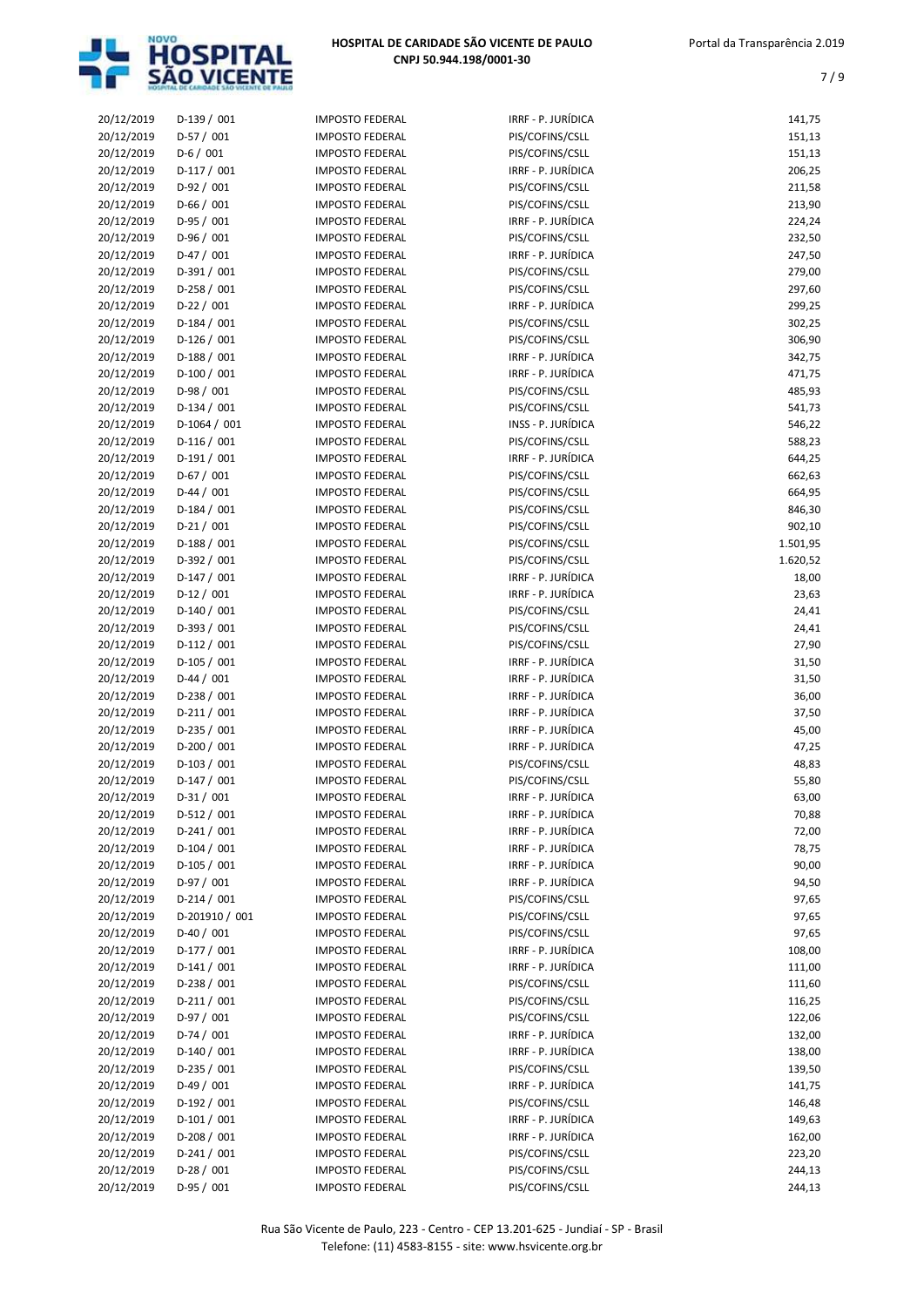

| 20/12/2019 | $D-504 / 001$ | <b>IMPOSTO FEDERAL</b>     | PIS/COFINS/CSLL               | 244,13    |
|------------|---------------|----------------------------|-------------------------------|-----------|
| 20/12/2019 | $D-97/001$    | <b>IMPOSTO FEDERAL</b>     | PIS/COFINS/CSLL               | 268,54    |
| 20/12/2019 | $D-105/001$   | <b>IMPOSTO FEDERAL</b>     | PIS/COFINS/CSLL               | 279,00    |
| 20/12/2019 | $D-177/001$   | <b>IMPOSTO FEDERAL</b>     | PIS/COFINS/CSLL               | 334,80    |
| 20/12/2019 | $D-141/001$   | <b>IMPOSTO FEDERAL</b>     | PIS/COFINS/CSLL               | 344,10    |
| 20/12/2019 | $D-05/12/001$ | <b>IMPOSTO FEDERAL</b>     | <b>IRRF ALUGUEL</b>           | 385,40    |
| 20/12/2019 | $D-74/001$    | <b>IMPOSTO FEDERAL</b>     | PIS/COFINS/CSLL               | 409,20    |
| 20/12/2019 | $D-140/001$   | <b>IMPOSTO FEDERAL</b>     | PIS/COFINS/CSLL               | 427,80    |
| 20/12/2019 | $D-47/001$    | <b>IMPOSTO FEDERAL</b>     | PIS/COFINS/CSLL               | 439,43    |
| 20/12/2019 | $D-208/001$   | <b>IMPOSTO FEDERAL</b>     | PIS/COFINS/CSLL               | 502,20    |
| 20/12/2019 | $D-77/001$    | <b>IMPOSTO FEDERAL</b>     | IRRF - P. JURÍDICA            | 15,75     |
| 20/12/2019 | $D-73/001$    | <b>IMPOSTO FEDERAL</b>     | IRRF - P. JURÍDICA            | 15,75     |
| 20/12/2019 | $D-248/001$   | <b>IMPOSTO FEDERAL</b>     | IRRF - P. JURÍDICA            | 18,00     |
| 20/12/2019 | $D-240 / 001$ | <b>IMPOSTO FEDERAL</b>     | IRRF - P. JURÍDICA            | 22,50     |
| 20/12/2019 | $D-224 / 001$ | <b>IMPOSTO FEDERAL</b>     | IRRF - P. JURÍDICA            | 23,63     |
| 20/12/2019 | $D-107/001$   | <b>IMPOSTO FEDERAL</b>     | PIS/COFINS/CSLL               | 27,90     |
| 20/12/2019 | $D-90/001$    | <b>IMPOSTO FEDERAL</b>     | IRRF - P. JURÍDICA            | 31,50     |
| 20/12/2019 | $D-41/001$    | <b>IMPOSTO FEDERAL</b>     | IRRF - P. JURÍDICA            | 31,50     |
| 20/12/2019 | $D-4/001$     | <b>IMPOSTO FEDERAL</b>     | IRRF - P. JURÍDICA            | 31,50     |
| 20/12/2019 | $D-7/001$     | <b>IMPOSTO FEDERAL</b>     | IRRF - P. JURÍDICA            | 31,50     |
|            | D-20018 / 001 | <b>IMPOSTO FEDERAL</b>     | IRRF - P. JURÍDICA            |           |
| 20/12/2019 |               |                            | IRRF - P. JURÍDICA            | 31,50     |
| 20/12/2019 | $D-23/001$    | <b>IMPOSTO FEDERAL</b>     |                               | 31,50     |
| 20/12/2019 | $D-244 / 001$ | <b>IMPOSTO FEDERAL</b>     | IRRF - P. JURÍDICA            | 36,00     |
| 20/12/2019 | $D-218/001$   | <b>IMPOSTO FEDERAL</b>     | IRRF - P. JURÍDICA            | 40,50     |
| 20/12/2019 | $D-213 / 001$ | <b>IMPOSTO FEDERAL</b>     | IRRF - P. JURÍDICA            | 40,50     |
| 20/12/2019 | $D-214/001$   | <b>IMPOSTO FEDERAL</b>     | IRRF - P. JURÍDICA            | 45,00     |
| 20/12/2019 | $D-102 / 001$ | <b>IMPOSTO FEDERAL</b>     | IRRF - P. JURÍDICA            | 47,25     |
| 20/12/2019 | D-83 / 001    | <b>IMPOSTO FEDERAL</b>     | IRRF - P. JURÍDICA            | 49,50     |
| 20/12/2019 | $D-109/001$   | <b>IMPOSTO FEDERAL</b>     | IRRF - P. JURÍDICA            | 49,50     |
| 20/12/2019 | $D-199/001$   | <b>IMPOSTO FEDERAL</b>     | IRRF - P. JURÍDICA            | 54,00     |
| 20/12/2019 | $D-248/001$   | <b>IMPOSTO FEDERAL</b>     | PIS/COFINS/CSLL               | 55,80     |
| 20/12/2019 | $D-187/001$   | <b>IMPOSTO FEDERAL</b>     | IRRF - P. JURÍDICA            | 63,00     |
| 20/12/2019 | $D-241/001$   | <b>IMPOSTO FEDERAL</b>     | IRRF - P. JURÍDICA            | 67,50     |
| 20/12/2019 | $D-240 / 001$ | <b>IMPOSTO FEDERAL</b>     | PIS/COFINS/CSLL               | 69,75     |
| 20/12/2019 | $D-215/001$   | <b>IMPOSTO FEDERAL</b>     | IRRF - P. JURÍDICA            | 72,00     |
| 20/12/2019 | $D-63 / 001$  | <b>IMPOSTO FEDERAL</b>     | IRRF - P. JURÍDICA            | 78,75     |
| 20/12/2019 | $D-115/001$   | <b>IMPOSTO FEDERAL</b>     | PIS/COFINS/CSLL               | 83,70     |
| 20/12/2019 | D-268 / 001   | <b>IMPOSTO FEDERAL</b>     | IRRF - P. JURÍDICA            | 85,50     |
| 20/12/2019 | $D-115/001$   | <b>IMPOSTO FEDERAL</b>     | IRRF - P. JURÍDICA            | 90,00     |
| 20/12/2019 | $D-90/001$    | <b>IMPOSTO FEDERAL</b>     | PIS/COFINS/CSLL               | 97,65     |
| 20/12/2019 | $D-4/001$     | <b>IMPOSTO FEDERAL</b>     | PIS/COFINS/CSLL               | 97,65     |
| 20/12/2019 | $D-7/001$     | <b>IMPOSTO FEDERAL</b>     | PIS/COFINS/CSLL               | 97,65     |
| 20/12/2019 | $D-244 / 001$ | <b>IMPOSTO FEDERAL</b>     | PIS/COFINS/CSLL               | 111,60    |
| 20/12/2019 | $D-33 / 001$  | <b>IMPOSTO FEDERAL</b>     | IRRF - P. JURÍDICA            | 118,13    |
| 20/12/2019 | $D-218/001$   | <b>IMPOSTO FEDERAL</b>     | PIS/COFINS/CSLL               | 125,55    |
| 20/12/2019 | $D-213 / 001$ | <b>IMPOSTO FEDERAL</b>     | PIS/COFINS/CSLL               | 125,55    |
| 20/12/2019 | $D-214/001$   | <b>IMPOSTO FEDERAL</b>     | PIS/COFINS/CSLL               | 139,50    |
| 20/12/2019 | D-109 / 001   | <b>IMPOSTO FEDERAL</b>     | PIS/COFINS/CSLL               | 153,45    |
| 20/12/2019 | $D-83/001$    | <b>IMPOSTO FEDERAL</b>     | PIS/COFINS/CSLL               | 153,45    |
| 20/12/2019 | $D-199/001$   | <b>IMPOSTO FEDERAL</b>     | PIS/COFINS/CSLL               | 167,40    |
| 20/12/2019 | $D-5/001$     | <b>IMPOSTO FEDERAL</b>     | IRRF - P. JURÍDICA            | 171,00    |
| 20/12/2019 | $D-10/001$    | <b>IMPOSTO FEDERAL</b>     | IRRF - P. JURÍDICA            | 204,75    |
| 20/12/2019 | $D-241/001$   | <b>IMPOSTO FEDERAL</b>     | PIS/COFINS/CSLL               | 209,25    |
| 20/12/2019 | $D-215/001$   | <b>IMPOSTO FEDERAL</b>     | PIS/COFINS/CSLL               | 223,20    |
| 20/12/2019 | $D-268/001$   | <b>IMPOSTO FEDERAL</b>     | PIS/COFINS/CSLL               | 265,05    |
| 20/12/2019 | $D-5/001$     | <b>IMPOSTO FEDERAL</b>     | PIS/COFINS/CSLL               | 530,10    |
| 20/12/2019 | 1360 / 001    |                            | GRÁFICA MEGA FLEX             |           |
|            |               | IMPRESSOS E MATL DE EXP.   |                               | 200,00    |
| 20/12/2019 | 1359 / 001    | IMPRESSOS E MATL DE EXP.   | GRÁFICA MEGA FLEX             | 709,00    |
| 20/12/2019 | 1361 / 001    | IMPRESSOS E MATL DE EXP.   | GRÁFICA MEGA FLEX             | 100,00    |
| 20/12/2019 | NOV/19 / 001  | <b>INSS-CONTR REPASSAR</b> | INSS FOLHA NOVEMBRO/2019      | 12.231,58 |
| 20/12/2019 | NOV/19 / 001  | <b>INSS-CONTR REPASSAR</b> | INSS FOLHA NOVEMBRO/2019      | 41.391,61 |
| 20/12/2019 | NOV/19 / 001  | <b>INSS-CONTR REPASSAR</b> | INSS FOLHA NOVEMBRO/2019      | 8.375,35  |
| 20/12/2019 | NOV/19 / 001  | IRRF A REPASSAR            | IRRF FÉRIAS FOLHA NOVEMBRO/19 | 558,07    |
| 20/12/2019 | OUT/19 / 001  | <b>IRRF A REPASSAR</b>     | IRRF FOLHA OUTUBRO/2019       | 5.948,17  |